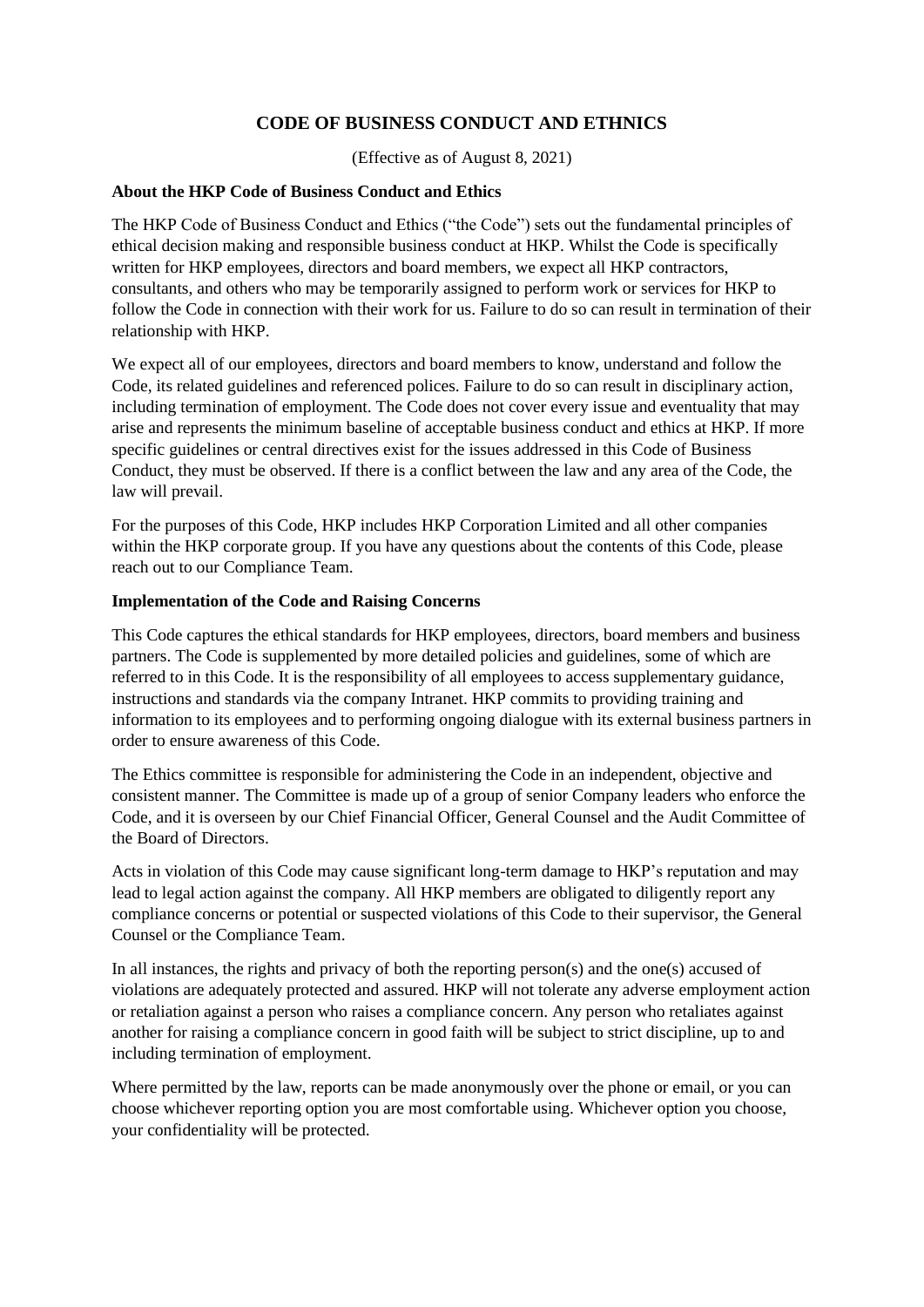#### Email: [compliance@hkpcorp.com.hk](mailto:compliance@hkpcorp.com.hk)

By Post: 10/F, Tai Ping Industrial Centre Block 3, 53 Ting Kok Road, Tai Po, N.T., Hong Kong Phone: (852) 2515 0171 [Ext: 8045]

## **Modifications and Waivers**

Despite our effort to be regularly informed about the circumstances that may affect the topics of this Code, we realize that it cannot cover every possible event or issue that could arise. On this basis we may need to modify The Code and the included standards and policies as necessary. Any waivers of the Code, however, must be approved by the Board of Directors or the Board's designees. In the extremely rare situation that a waiver is approved, we will quickly and properly disclose it where required by law.

**Note**: The rules contained in this Code of Business Conduct apply to the employment contracts between the respective HKP Group companies and their associates. They are mandatory directives. Third parties may not derive any rights from this Code of Business Conduct.

## **Contents of the HKP Code of Business Conduct and Ethics**

- Working environment and employment standards
- Health, safety and wellbeing
- Business ethics and company conduct
- Compliance with laws, rules and regulations
- Complying with the HKP Code of Business Conduct and Ethics

#### **Working Environment and Employment Standards**

HKP is committed to a supportive working environment, where employees have the opportunity to reach their fullest potential. HKP employees are expected to do their utmost to create a workplace culture that is free of harassment, intimidation, bias, and unlawful discrimination. It is the shared duty of HKP employees, directors and board members to create a fair, tolerant, respectful and friendly working environment where different opinions are respected, and people are encouraged to question the decisions of others.

Equal Opportunity Employment: HKP provides equal employment opportunities to all qualified candidates and employees. Employment is based solely upon individual merit and qualifications directly related to professional competence. We strictly prohibit unlawful discrimination or harassment on the basis of race, colour, religion, veteran status, national origin, ancestry, pregnancy status, sex, gender identity or expression, age, marital status, mental or physical disability, medical condition, sexual orientation, or any other characteristics protected by law. We also make all reasonable accommodations to meet our obligations under laws protecting the rights of the disabled.

• **Harassment, Discrimination and Bullying:** We strictly prohibit discrimination, harassment and bullying in any form. This includes, verbal, physical, or visual forms and extends to slang or joking in ways that may be offensive to others. There shall be no discrimination in hiring, compensation, access to training, promotion, termination or retirement based on (but not limited to) gender, age, disability, national origin, race, marital status, sexual orientation, political opinion, union (or non-union) membership, religion, or caste unless provided for in domestic legislation. Employees must not be expected to perform duties incompatible with their physical or mental abilities.

If you believe you have been bullied or harassed by anyone at HKP, or by an HKP partner or supplier, we strongly encourage you to immediately report the incident to your supervisor, the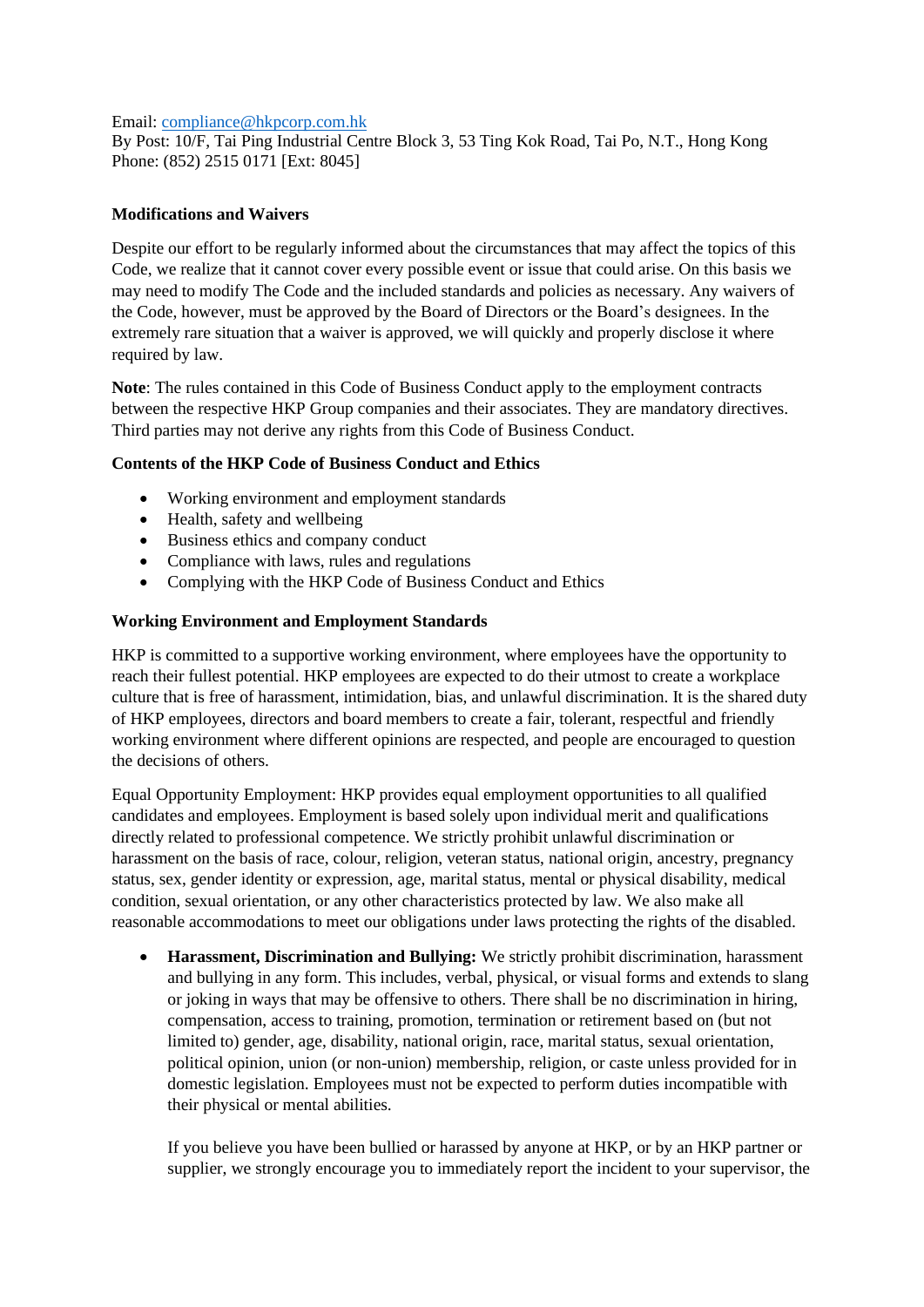Employee Experience Team or both. Supervisors and managers who learn of any such incident should immediately report it to the Employee Experience Team who will promptly and thoroughly investigate any complaints and take appropriate action.

Staff who make complaints or who participate in good faith in any investigation must not suffer any form of retaliation or victimisation as a result. Anyone found to have retaliated against or victimised someone in this way will be subject to disciplinary action.

- **Drugs and Alcohol:** HKP is committed to providing a safe, healthy and productive working environment for all its workers, customers and visitors. This includes ensuring that all workers are fit to carry out their duties safely and effectively within the working environment. We expect Employees to demonstrate responsible behaviour at work, work-related functions and work-related social events and to act in a way that will not have a detrimental effect on our reputation. With this in mind, HKP have implemented and enforced a strict policy for the use and abuse of drugs, alcohol and any other substances that would compromise safety and affect a person's fitness for duty and concentration whilst at work. Any employee, visitor or contractor must not report for work, attend site or operate any vehicle or machinery if they are under the influence of alcohol or drugs. Any individual found to be under the influence of alcohol or drugs at work may be subject to disciplinary action.
- **Safe Workplace:** HKP is committed to providing a safe and inspiring working environment to all of its employees; therefore, all personnel are required to conduct their duties without endangering the health and safety of others in the workplace. In addition to traditional industrial safety, it is essential to intervene whenever a lack of physical or mental wellbeing is encountered in the workplace. It is every employee's right and responsibility to maintain activities that promote the development of wellbeing for themselves and their work community. When dealing with each other and third parties, an atmosphere of openness and tolerance, respect and politeness, as well as fairness and trust, shall be maintained. We will not tolerate any level of violence or the threat of violence in the workplace. Under no circumstances should anyone bring a weapon to work. If you become aware of a violation of this policy, you should report it to the Employee Experience Team immediately.

#### **Health, Safety and Wellbeing**

Health, safety and wellbeing of employees is the top priority at HKP. We take every reasonable step to prevent accidents and injury to health arising out of, associated with, or occurring in the course of work and strive to create a working environment in which everyone can perform safely and effectively while maintaining their physical and mental health. We conduct regular risk assessments and comply with industrial safety regulations and use required safety equipment bearing in mind the prevailing knowledge of the industry at the present time and of any specific hazards.

No employee at HKP shall be employed in potentially hazardous conditions without receiving adequate health and safety training and supervision. Employees shall receive health and safety induction training upon joining the company and annual refresher training subsequently. Employees who are working in areas of the business which have been identified as posing a greater health and safety risk will also receive specialist health and safety training as appropriate. Records of health and safety training must be available for inspection. Individual workers must be able to demonstrate their understanding of their job and their ability to perform it to at least the minimum standard required by the Health & Safety Team.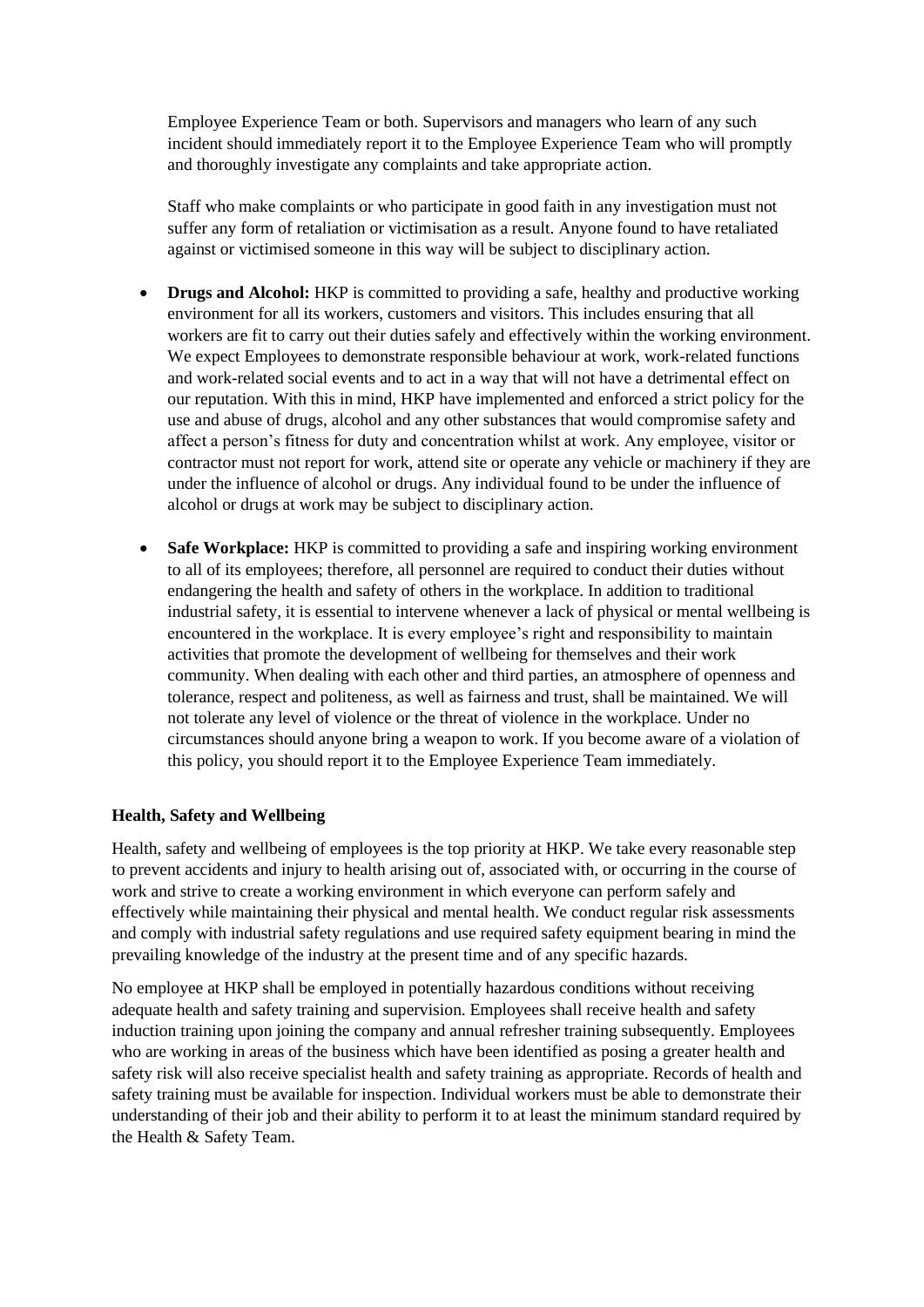As every effort is made to prevent work related accidents and illness, we ask our employees to do their part to achieve this goal by following safety and health rules and practices and reporting (either openly or confidentially) accidents, incidents, unsafe act or condition, and unsafe behaviour to line manager, the Health & Safety Team or the Compliance Team.

- **Health & Safety Policy Statement:** HKP's target for health and safety is simple: Zero workrelated accidents and occupational illness. The policy statement is a clear commitment by the Company's senior management to achieve this goal by enabling innovation to flourish safely, complying with legal requirements, supporting and promoting a safe workplace, reacting to unsafe acts or conditions with time out for safety, providing best-in-class training, encouraging open and honest communication and continuously improving the health and safety management system.
- **Occupational Safety:** Employees' potential for exposure to safety hazards (e.g., chemical, electrical and other energy sources, fire, vehicles, and fall hazards) are identified and assessed, and controlled through proper design, engineering and administrative controls, preventative maintenance and safe work procedures and ongoing safety training. Where hazards cannot be adequately controlled by these means, workers are to be provided with appropriate, well-maintained, personal protective equipment and educational materials about risks to them associated with these hazards.
- **Emergency Preparedness:** Potential emergency situations and events are identified and assessed, and their impact minimized by implementing emergency plans and response procedures including emergency reporting, employee notification and evacuation procedures, worker training and drills, appropriate fire detection and suppression equipment, clear and unobstructed egress adequate exit facilities and recovery plans. Such plans and procedures focus on minimizing harm to life, the environment and property.
- **Physically Demanding Work:** Employees exposed to the hazards of physically demanding tasks, including manual material handling and heavy or repetitive lifting, prolonged standing and highly repetitive or forceful assembly tasks are identified, evaluated and ergonomically controlled.
- **Machine Safeguarding:** Production and other machinery is evaluated for safety hazards. Physical guards, interlocks and barriers are provided and properly maintained where machinery presents an injury hazard to workers.
- Working hours, Work-life balance and Employee Wellbeing: HKP workplace culture is based on trust and respect. We strive to support employees in their personal life situations and give them flexibility to remain productive during the important life events. We follow a number of country-specific regulations and provide company-wide policies to maintain a healthy worklife balance and the wellbeing of our employees. Working hours including overtime and voluntary work are not to exceed the maximum set by local laws.

# **Business Ethics and Company Conduct**

HKP respects and promotes universal human rights, freedom of opinion and expression, religion and peaceful assembly as well as freedom from any discrimination based on race, age, nationality, gender or sexual orientation. HKP does not tolerate any use of forced or child labour or human trafficking and treats its diverse community with dignity and respect. HKP strives to meet the highest standards of social, environmental and ethical conduct, including business integrity, fair and transparent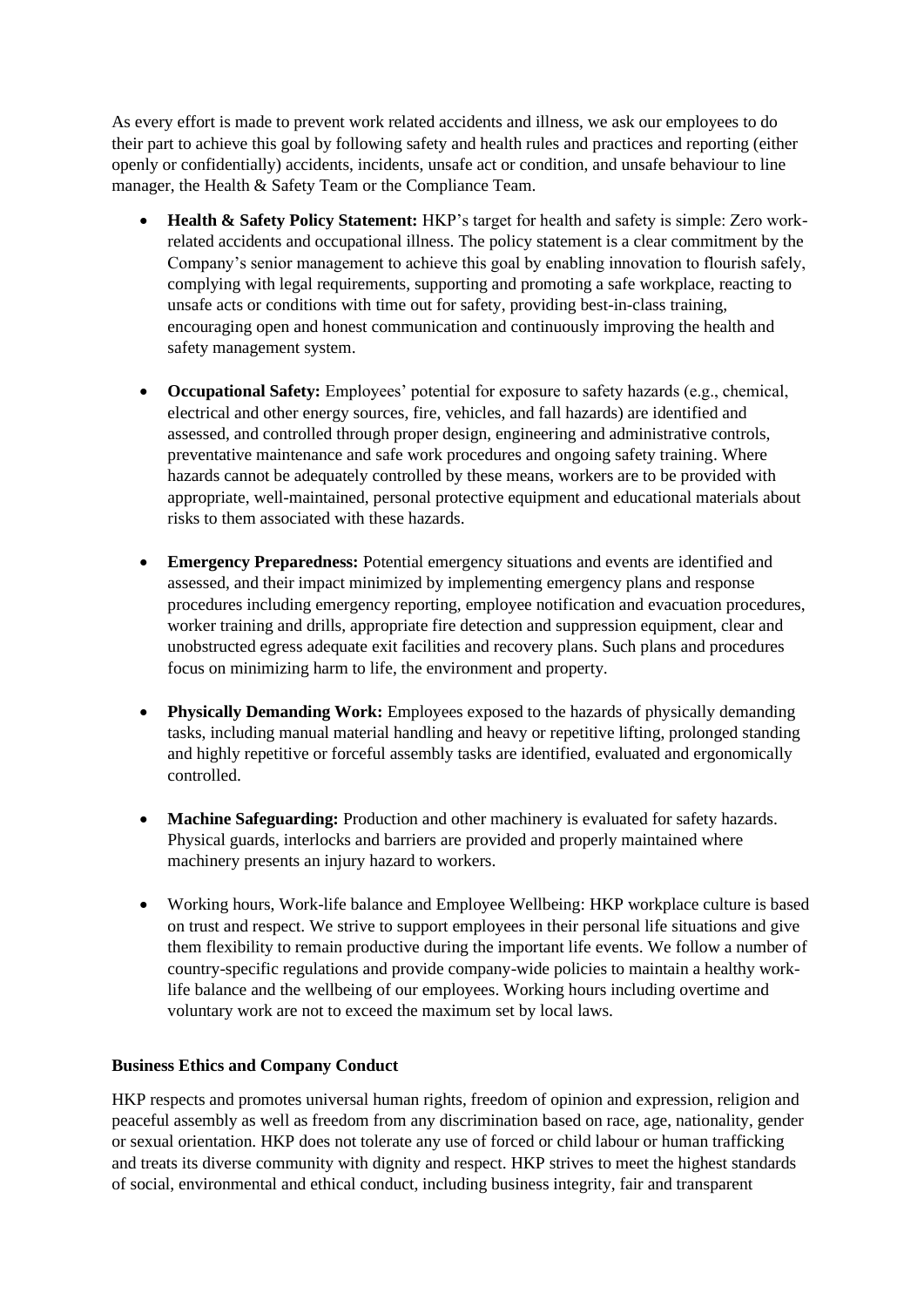business practices, partnerships, advertising, competition and communication, intellectual property and privacy rights, ethical and responsive material sourcing and manufacturing.

HKP leadership is committed to ensuring that business practices are compliant with laws and regulations of the countries where it conducts business and all strategic and operational risks related to this code are identified and mitigated to facilitate continuous improvement and ethical development.

• **Conflicts of Interest:** HKP employees, managers, directors and board members are expected to act responsibly and in the interest of HKP if a possible conflict of interests occurs. Conflicts of interest can arise when our personal relationships or financial interests overlap with our job responsibilities. Personal and private financial, political or other personal interests are not allowed to influence business decisions, since they may conflict with the interests of HKP or its business partners.

Examples of areas where conflicts of interest often arise:

- o Personal investments
- o Outside employment, advisory roles, board seats, and starting your own business
- o Business opportunities found through work
- o Inventions
- o Friends and relatives; co-worker relationships
- o Accepting gifts, entertainment, and other business courtesies
- o Use of HKP products and services

When considering a course of action, ask yourself whether the action you're considering could create an incentive for you, or appear to others to create an incentive for you, to benefit yourself, your friends or family, or an associated business at the expense of HKP. If the answer is "yes," the action you're considering is likely to create a conflict-of-interest situation, and you should avoid it.

In each of these situations, the rule is the same  $-$  if you are considering entering into a business situation that creates a conflict of interest, don't. It is important to understand that as circumstances change, a situation that previously didn't present a conflict of interest may present one.

If you are in a business situation that may create a conflict of interest, or the appearance of a conflict of interest, review the situation with your manager and the Compliance Team.

- Side-line activities: Paid side-line activities (in particular, outside employment) by our employees must be disclosed to the responsible manager and the Employee Experience Team before employment starts. The manager and Employee Experience Team will examine whether there could be a conflict of interest, taking into account factors such as the number of working hours dedicated to the side-line activity, whether the other employer could be considered a competitor of HKP, and whether there could be an ethical conflict with the values of HKP, which could negatively impact HKP's reputation (e.g. working for a company that has a reputation for causing environmental damage) In the event of a conflict of interest, the side-line activity may be prohibited to protect the company's legitimate interests.
- **Preventing Corruption:** HKP maintains zero tolerance towards corruption and bribery. We do not tolerate corrupt behaviour by our employees, business partners, customers or any other external parties as it violates a number of HK and Non-HK laws and harms the company's assets, reputation, market competition and business standards. Decisions based on corruption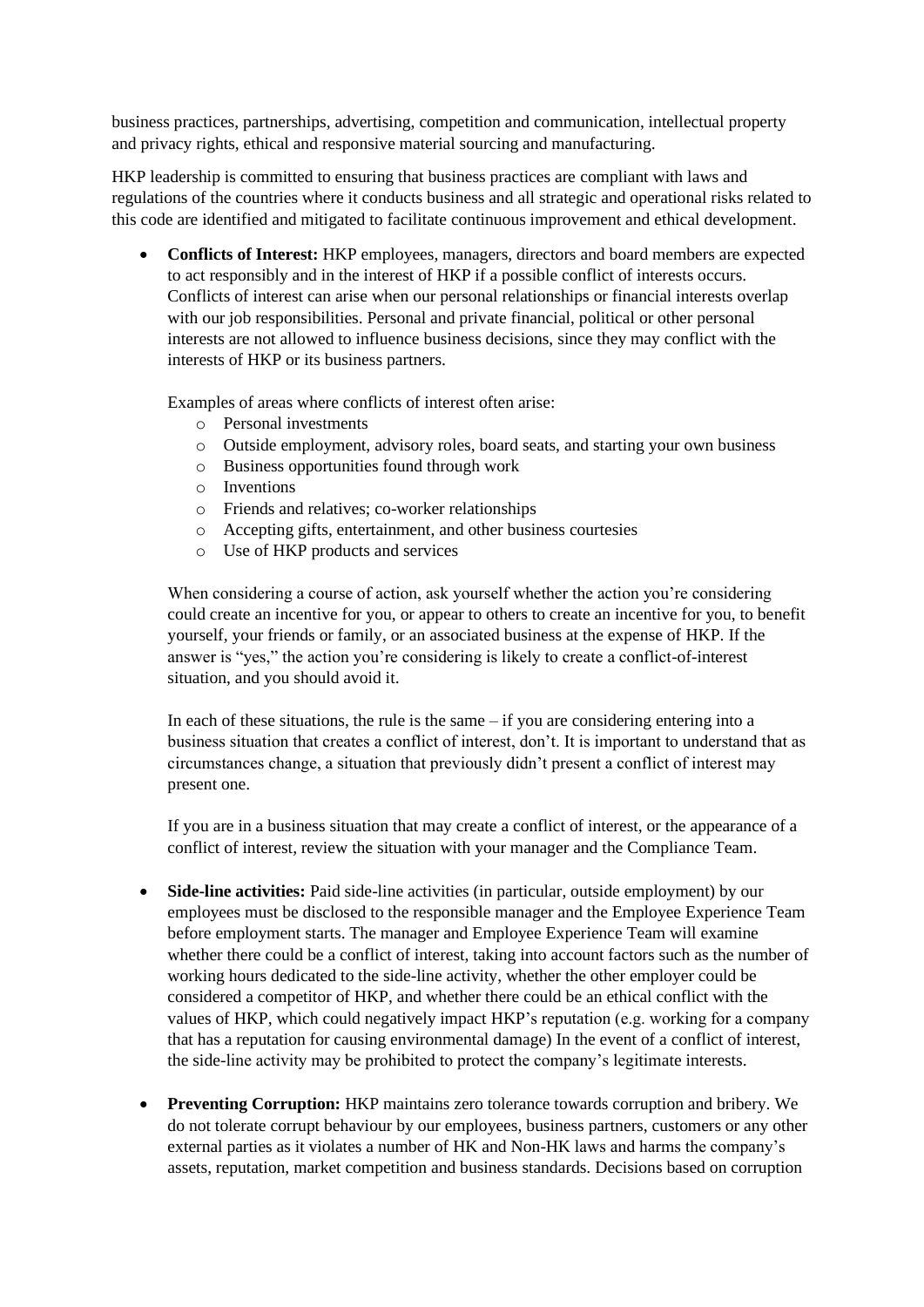are against our ethical values and even the mere appearance of undue influence must be avoided. HKP employees, representatives and business partners must not, directly or indirectly, offer, promise or give bribes to agents, customers, suppliers or other business partners or public officials, or request or accept bribes anywhere in the world. We prohibit illegal and/or facilitation payments, non-cash rewards and other benefits and aim to prevent any such practices through regular training and audits.

- **Gifts and Hospitality (Non-Government officials):** When dealing with business partners and customers, gifts and invitations (collectively referred to as "rewards") are common practice and permitted within appropriate limits. A gift or hospitality will not be appropriate if it is unduly lavish or extravagant or could be seen as an inducement or reward for any preferential treatment (for example, during contractual negotiations or a tender process). As employees, we must not encourage, ask for or demand gifts, invitations, personal services or favours for ourselves or others from business partners. Advertising items and occasional gifts given voluntarily can be accepted if of reasonable value and scope. We accept invitations from business partners to dinners or events only if they are freely given, serve a business purpose, do not occur with excessive frequency and if the invitation is appropriate for the occasion. Gifts must not include cash or cash equivalents (such as vouchers) or be given in secret. Gifts must be given in our name, not your name.
- **Gifts and Hospitality (Government officials):** We are extremely cautious and especially critical when determining whether it is appropriate to give gifts and invitations to government agency employees, public officials, politicians and employees of government-owned enterprises. Several laws around the world, including the UK Bribery Act and the U.S. Foreign Corrupt Practices Act specifically prohibit the offering, giving, or promising anything of value, either directly or indirectly, to Government officials to encourage them to act improperly or to reward them for doing so. Prohibited payments can take many forms including, but not limited to cash or cash equivalents, gifts, meals, and entertainment.

By contrast, it can be permissible to make infrequent and moderate expenditures for gifts and business entertainment for government officials that are directly tied to promoting our products or services.

If you are unsure what to do or need more information, please speak to our Compliance Team

- **Choosing Business Partners:** We hold ourselves to high ethical standards, and we expect our representatives, who are the partners, vendors, consultants, and other companies who work on our behalf, to meet the standards we set for ourselves. As such, these third parties are expected to conduct their business in a way that meets high ethical standards and to comply with local legislation in all countries in which they operate. Employees responsible for choosing business partners are obligated to screen them to the extent allowed by law using a transparent selection process to ensure the integrity of the potential business partners.
- **Supplier Selection**: HKP strives for reliable, fair and mutually beneficial relations with its suppliers. Supplier selection is based on free and fair competition and transparent supplier selection criteria, including objective factors such as quality, reliability, delivery, price and suitability of the product or service offered without preference for personal reasons. HKP expects all suppliers, and their subsidiaries, affiliates and sub-contractors, to act in accordance with HKP's Suppliers' Code of Conduct and in full compliance with all applicable laws and regulations. In order to ensure the standards are cascaded throughout the supply chain, HKP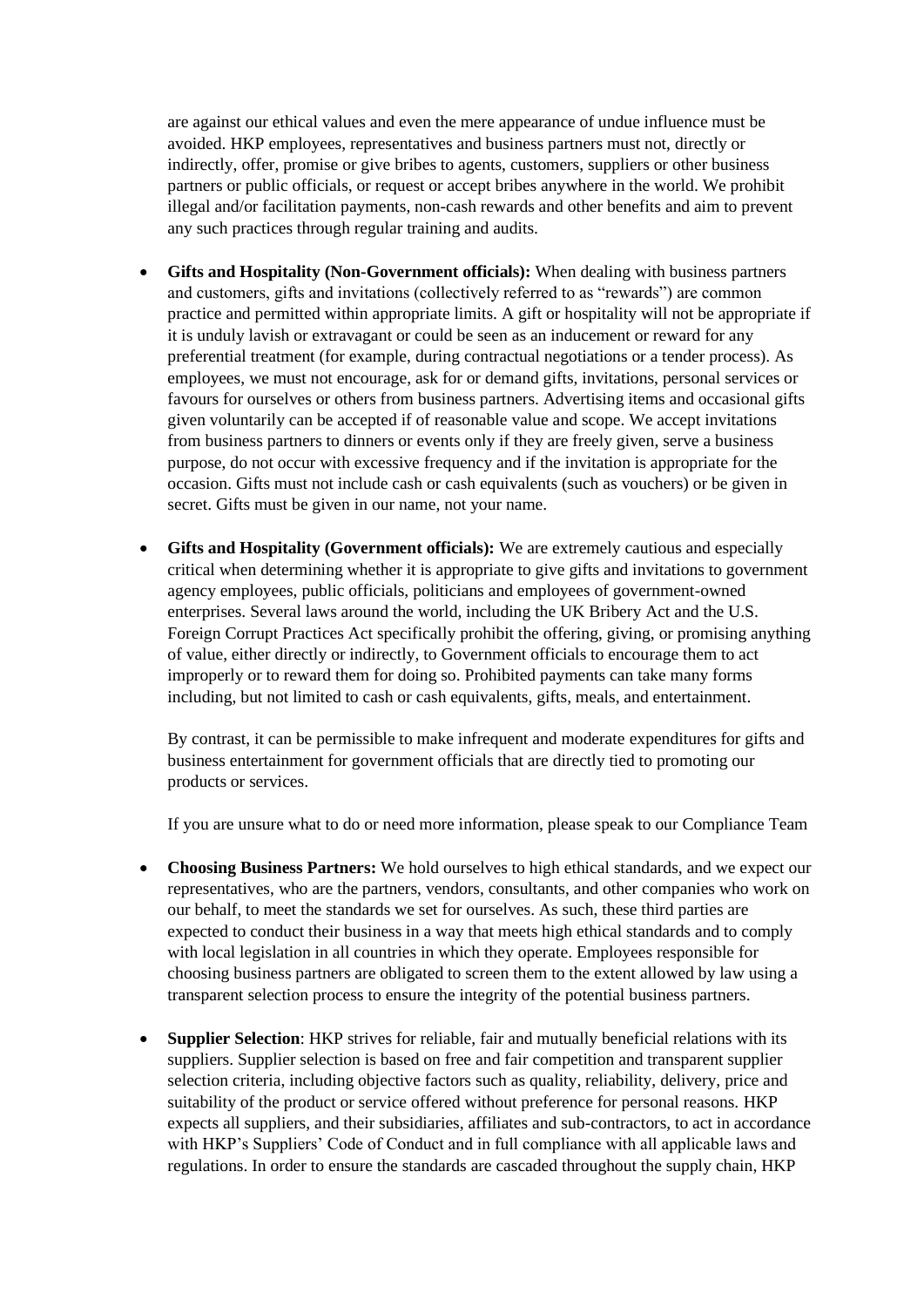expects suppliers to consistently monitor and enforce these standards in their own operations and supply chain. The agreements we make with customers and suppliers are complete, unambiguous, and documented, including any subsequent changes and additions.

• **Company Assets and Equipment:** HKP strives to be a company that people want to work for and is well on its way to achieving this through its generosity and openness with resources shared within the company. In order to maintain these practices, HKP expects all of its employees to conserve and protect its assets, equipment and information. We provide our employees with a wide range of valuable assets to help them to perform their work at the highest level. These assets include computer equipment, communications platforms and equipment, software, office and electronic equipment, and facilities. HKP employees are expected to treat these assets with care and use them with the interests of the business in mind. This means that assets should be well maintained and not subject to unreasonable use. If something you are using gets damaged, please get it fixed.

In addition, you should use your judgment in using company assets for personal matters. HKP's assets are property of the company and provided for business use. While we recognise that personal use occurs, it should not be excessive and should not interfere with performance of your business duties.

**Donations and Volunteering:** When making donations, we do not expect anything in return. Donations are made only to organisations that have been recognized as charitable institutions. We do not make donations in the pursuit of self-serving financial interests; we neither demand nor expect anything in return. By contrast, our sponsorship activities are conducted in order to positively promote the reputation and public perception of our company through advertising. At the same time, as a company that takes its responsibility to society seriously, we encourage and support the volunteer activities of our employees. We do so regardless of whether those activities are in support of democratic institutions, social activities or charitable giving.

#### **Confidentiality, External Communications and Disclosures**

Protecting information and ideas, whether our own or those of others who work with us, is crucial to our business success, reputation and trustworthy partnerships. We use best practices to protect access to HKP confidential information and strive to guarantee the confidentiality, integrity and usability of information and materials respective to business partners, customers and other interest groups. We do not use confidential information for Non HKP business use and keep it in strict confidence. This responsibility extends to confidential information of third parties that we receive under Nondisclosure Agreements.

• **Confidential information:** HKP's confidential business information is a valuable asset, which, if leaked prematurely into the press or to competitors, can hurt our product launches, eliminate our competitive advantage and prove costly in other ways. On the other side, we lose trust and damage our reputation if we disclose confidential information, we learn from the companies we do business with. Confidential information includes, but is not limited to, proprietary data, trade secrets and know-how such as software and product designs, product plans, inventions, laboratory notebooks, processes, designs, drawings, engineering, customer lists, employee data (other than your own), financial information, budgets, pricing, business plans, or other business information. Beware of any photographs you or your visitor(s) take at any of our HKP sites. It is the responsibility of each employee to be sure that those pictures do not contain any confidential information.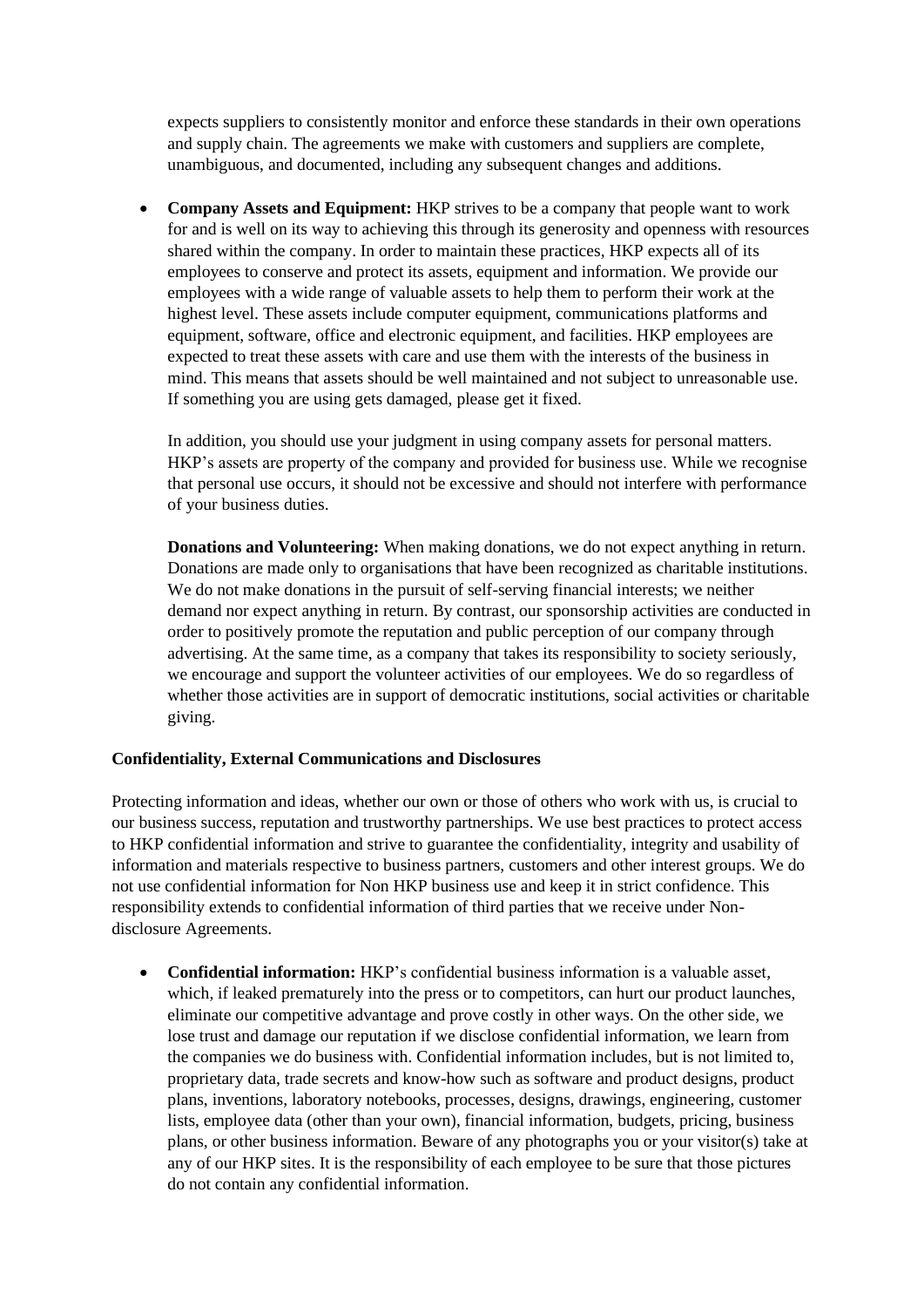- o **HKP Network**: HKP's network and hardware contain the most valuable physical and intellectual assets of the company. Therefore, it is vital that if you believe our network has been violated or compromised, you report this to the IT Team immediately.
- **Information Disclosures:** At times, a particular project or negotiation may require you to disclose Need to Know or Confidential Information to an outside party: Disclosure of that information should be on an "only as needed" basis and only under a Nondisclosure Agreement. Be sure to conduct the appropriate due diligence and have the appropriate agreement in place before you disclose the information. If you find yourself having family or other personal relationships with people employed by our competitors or business partners, use your common sense. Don't tell your significant other or family members anything confidential, and don't solicit confidential information from them about their company. If you are unsure what to do or need more information, please speak to our Legal Team.
- **Confidential information of Business Partners:** In the same way that HKP requires employees to be careful not to disclose confidential HKP information, it is equally as important not to disclose any confidential information from our business partners. Do not accept confidential information from other companies without first having all parties sign an appropriate Non-disclosure Agreement approved by the Legal team. Even after the agreement is signed, try only to accept as much information as you need to accomplish your business objectives
- **External Communications:** HKP's policy is to be extremely careful about what information we disclose. For that reason, you are expected to ensure that your external communications (including online and social media posts and communications with the press) do not disclose confidential proprietary information or represent (or otherwise give the impression) that you are speaking on behalf of HKP unless you are authorised to do so by the company.

## **Compliance with Laws and Regulations**

We are responsible for abiding by the laws that apply in our field of activity and are required to assess our working environment continuously from the standpoint of legality, responsibility, and fairness in all of the countries in which we conduct business. We adhere to the principle of legality in all of our dealings, actions, contracts, and other activities including the payment of applicable taxes and customs duties, compliance with competition and antitrust laws, a prohibition of corruption and money laundering, procurement of the required official licenses, international trade laws and labour standards. If requested, the Legal and Compliance Teams hold information and training sessions to promote compliance with laws, rules and regulations that apply to us. In the event that these laws and regulations are less comprehensive or strict than our own standard, we will always apply the HKP standard. If you are faced with a decision and need guidance from a legal standpoint, please seek advice from your supervisor who will consult with the Legal and/or Compliance Team.

• **Competition and Antitrust Laws:** Competition laws prohibit arrangements with competitors that restrain trade in some way, abuse of intellectual property rights, and the use of market power to unfairly disadvantage competitors. Certain conduct is absolutely prohibited under these laws, and could result in your imprisonment, and severe penalties for HKP.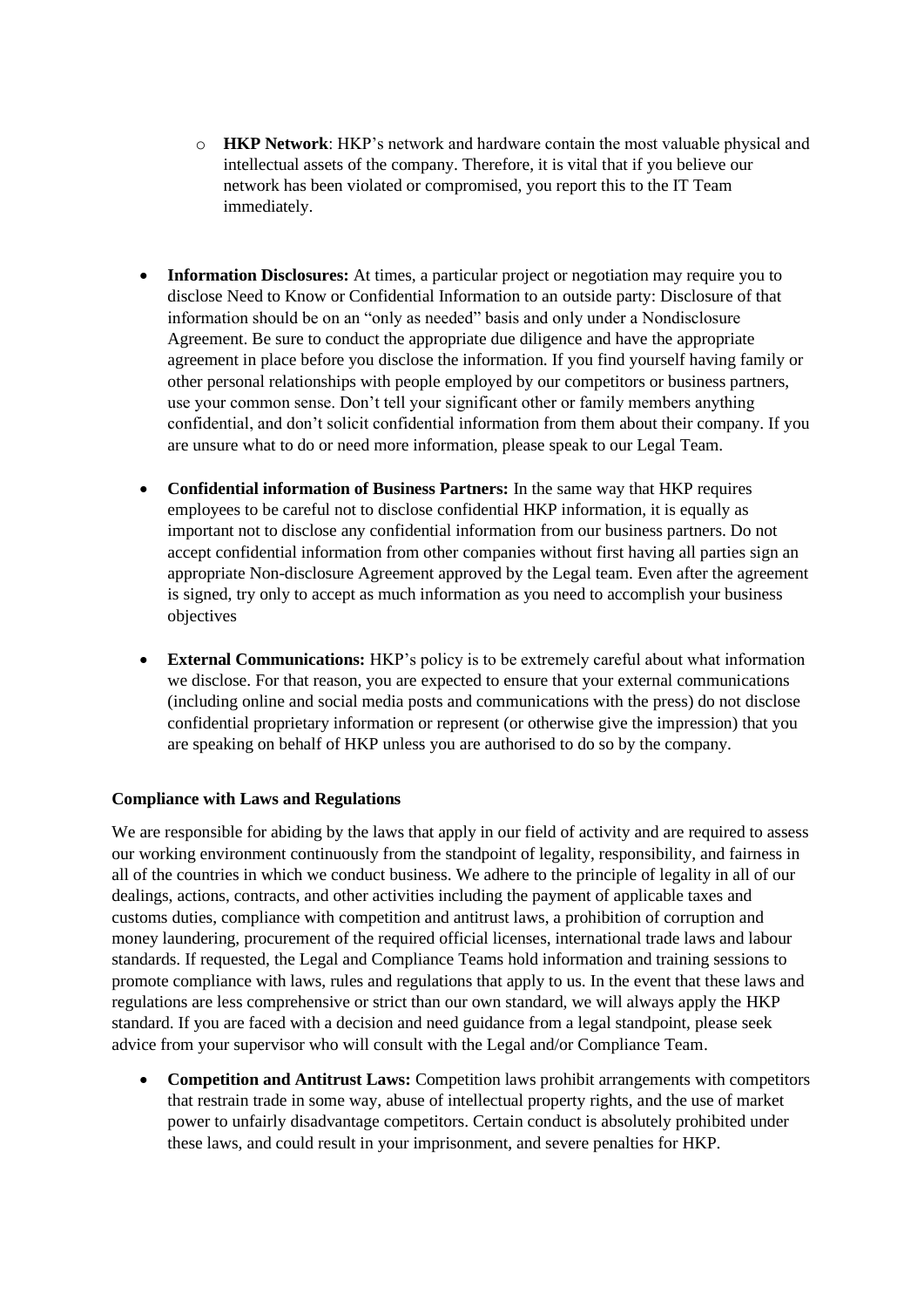HKP observes the rules of fair and honest competition as defined by applicable laws and treats its competitors respectfully. In following the laws, we are not allowed to exchange information or reach agreements on allocation of territories and customers, prices and components of prices, supply relationships and the conditions governing them, production capacities, and the terms and conditions of bids with our competitors. The same applies to exchange of information concerning market strategies and investment strategies. We are aware that it is prohibited not only to make written agreements in this respect, but also to make verbal agreements and to practice tacit, conscious parallelism (pricing strategies that occur without actual agreement between the players). Other activities can also be illegal, unfair, or create the appearance of impropriety. Such activities include manipulation, abuse of privileged information and misrepresentation of material facts. It is also illegal to enter into a business arrangement or pursuing a strategy with the sole purpose of harming a competitor or to use HKP's size or strength to gain an unfair competitive advantage.

We also comply with the applicable national regulations governing anti-competitive clauses in contracts with customers and suppliers.

- **Trade Control Laws and Regulations:** HKP is committed to conducting business everywhere in full compliance with applicable export control laws and regulations, at all times. All of us in the company are accountable for ensuring compliance with HK requirements as well as with those of all other countries in which we are sending or making HKP products, services, software, equipment, or any form of technical data available. HKP is committed to having a robust internal compliance program that is able to identify and safeguard all controlled products, technologies and services; ensure appropriate export licenses exist to authorise any transfer involving suppliers, customers, business partners, and other third parties; screen all transactions for relevant sanctions and restricted party lists; confirm that the ultimate end-use, end-user, and destination are authorised; and maintain accurate records and effective reporting mechanisms. HKP employees are trained and consulted on international trade laws and process matters and are professionally assisted if in doubt about the right course of action in any case involving the import or export of controlled items.
- **Money laundering prevention:** As a global company, HKP complies with national and international economic sanctions and regulations and supports the fight against money laundering and terrorist financing. Money laundering (i.e. using transactions to conceal the illegal source of funds or make such funds look legitimate) is strictly prohibited at HKP. Employees of the involved units are required to always keep up to date on current sanctions lists. Employees responsible for business processes are obligated to design these in such a manner that they prevent all forms of financial crime. Any suspicious activity that you believe involves money laundering should be immediately reported to the Compliance Team or the Chief Financial Officer. Some examples of suspicious activity include:
	- o Large payments in cash,
	- o Payments made in currencies atypical given the circumstances or differing from what is listed in the contract.
	- o Requests for payment amounts that differ from what is required in the contract; or
	- o Payments made by someone or a company that is not party to the contract.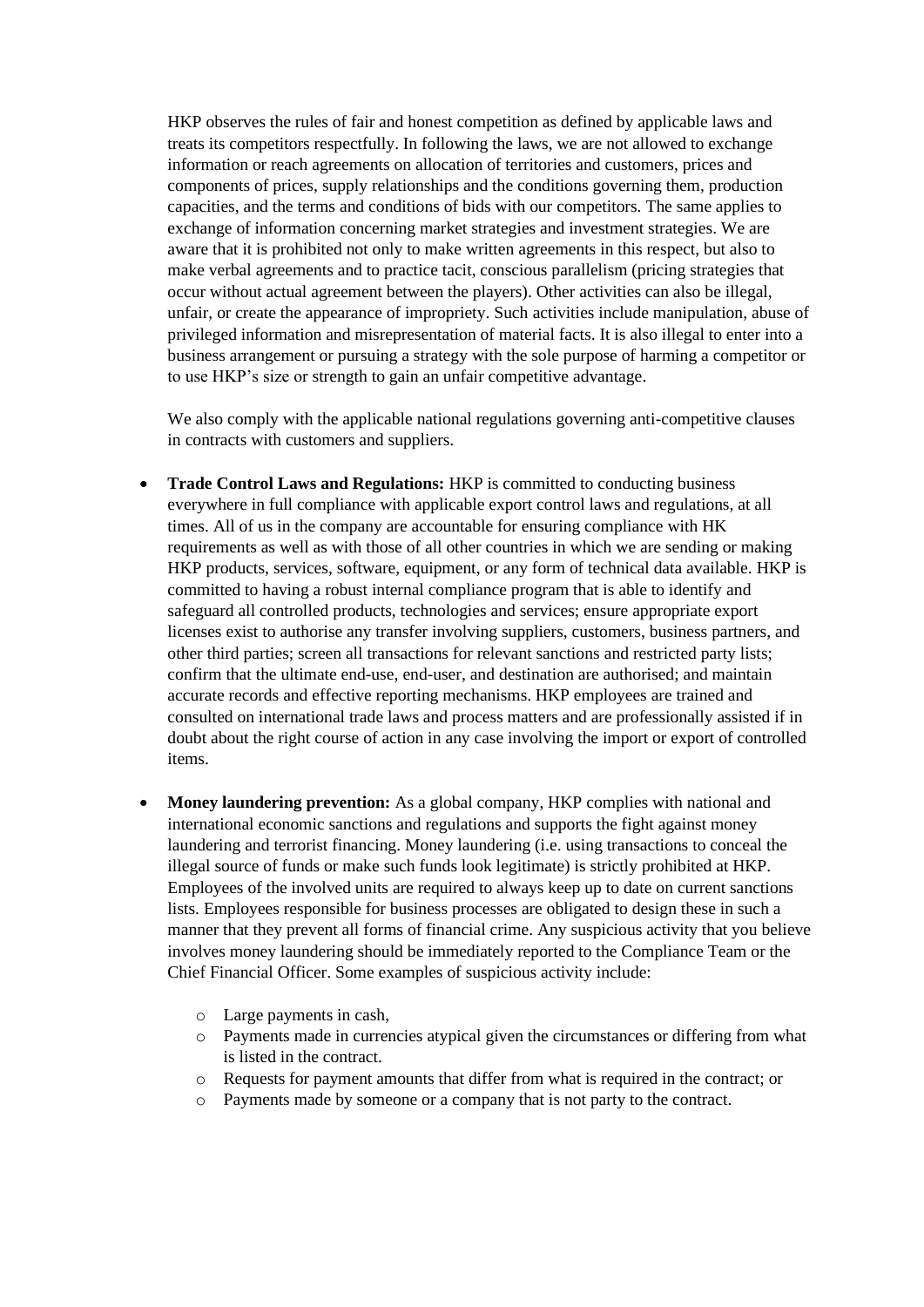- **Data Protection and Information Security:** We create trust among our employees, business partners and customers by respecting data protection as a personal right. That is why we process and use personal data only to the extent permitted by laws, regulations and the data subjects themselves. In all our business processes we do our best to ensure that privacy is safeguarded, personal data is protected, and all business information is kept secure is such a way that guarantees the continuity of business operations even in the event of disturbances and during exceptional situations. All employees bear responsibility for protecting personal data against unauthorized access by third parties and should take all measures necessary to prevent unauthorized usage, access and loss. When developing HKP products and services, we ensure that legal requirements governing data protection and information security as well as associated risks are taken into account at an early stage.
	- o **Employee Data:** HKP supports the right to privacy, including the rights of individuals to control the dissemination and use of personal data that relates to them, or describes them, their personal choices or life experiences. We collect and store personal information from employees from around the world and expect our employees to access this data in line with domestic and international laws and regulations that seek to protect the privacy rights of our employees. Employee data must only be collected and stored for the purpose of enabling you to do your job effectively and in a manner consistent with our Data Privacy Policy.
- **Complying with Environmental Legislation:** HKP is building a sustainable transport ecosystem by supporting the global transition from fossil-fuel powered vehicles to electric vehicles. We adhere to environmental legislation and regulations globally and strive to operate in accordance with the principles of sustainable development. We have a strong Environmental Policy (link will be inserted here). In leading by example, we will set the precedent for producer responsibility, and hold ourselves accountable to the highest standards. HKP's position as a start up enables a clean slate approach to solve the environmental challenges we are faced with, using our unique set of design principles.
- **Intellectual Property Laws:** Innovation lies at the very heart of HKP. We actively encourage employees to be innovative and unique whether they work on an individual task or are collaborating with other teams. We want to ensure that all of our ideas and solutions are truly exceptional. With that being said, our intellectual property, which includes patents, inventions, software and other copyrighted materials, know-how, trade secrets, brands and trademarks, is one of our most valuable assets. HKP protects its own intellectual property and secret business information and does not share it without authorization. Any unauthorised use or disclosure could lead to the loss of intellectual property or serious loss of value to our company and may result in disciplinary action.

Equally importantly, we respect the intellectual property rights of others. Inappropriate use of others' intellectual property may expose us to civil or criminal penalties. It is therefore very important to seek advice from the Legal Team before you solicit, accept, or use proprietary information from individuals outside the company or let them use or have access to HKP's proprietary information. You should also check with the Legal Team if you are developing a product that uses content not belonging to HKP.

#### **Financial Integrity and Responsibility**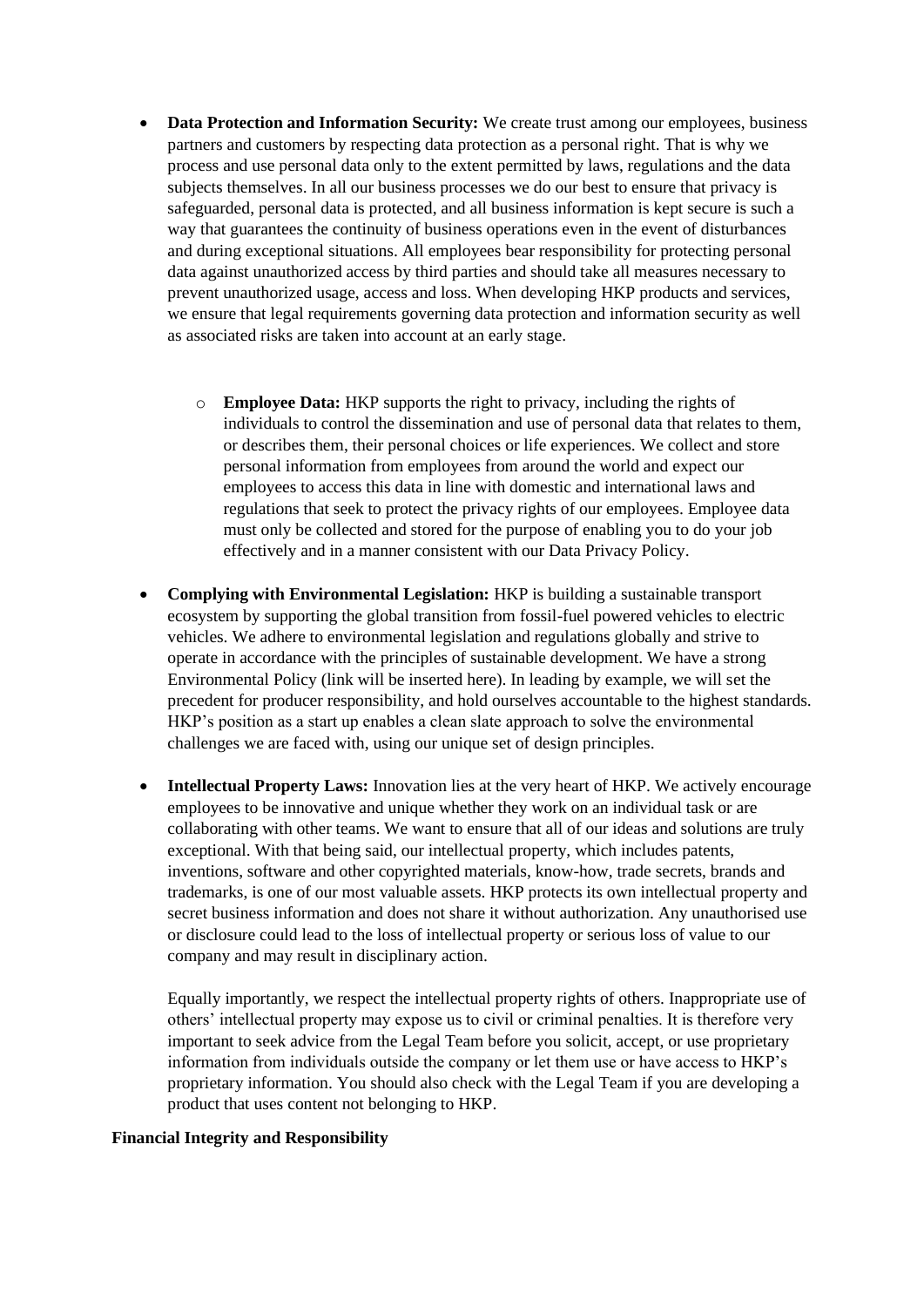Financial integrity is vital to HKP's reputation amongst its investors, customers, business partners, suppliers, regulators, government entities, employees and professional advisors and is vital to the maintenance and enhancement of the company's value. HKP is committed to maintaining honest, accurate, complete and timely records in relation to all aspects of our business, in particular with respect to financial reporting and accounting standards and regulations.

- **Financial Reporting and Tax Strategy:** HKP complies with all applicable accounting and financial reporting rules. All financial reporting in the company is based on the International Financial Reporting Standards. HKP will under no circumstances falsify or counterfeit financial or other documents or create misleading information. The company shall comply with the tax laws and regulations of each country in which it operates. Where tax laws do not give clear guidance, prudence, a conservative approach and transparency shall be the guiding principles.
- **Retaining Records:** All financial transactions must be properly authorized in accordance with HKP's policies and must be recorded in company books. All of HKP's books, records, accounts and financial statements must be maintained in reasonable detail and must appropriately reflect the transactions. Our Document Management Policy contains details on how long we need to retain records at HKP in order to comply with legal requirements and accounting rules, as well as how to store HKP records.
- **Spending HKP's Money**: When claiming any expenses or you spend any money on HKP's behalf, you must make sure that the cost is justifiable, reasonable, directly related to company business and supported by proper documentation. All purchases made on behalf of HKP must be approved by your manager who is responsible for all money spent and expenses incurred for your department. If you need more information on expenses, please refer to our Expense Policy. Alternatively, if you require more information on procurement on behalf of HKP, please speak to our Procurement Team.
- **Signing Contracts:** Every time you enter into a business transaction with another party on HKP's behalf, the contract or terms should be approved by the Legal Team. You should never sign a contract on behalf of HKP unless you are authorised to do so as a signatory of the company or the contract has been approved by the Legal Team. All contracts at HKP should be in writing and should contain all the relevant terms of the deal. If you need more information on contracts, please speak to our Legal Team.

# **Compliance with the HKP Code of Business Conduct and Ethics**

The Standards of this Code apply to all HKP "employees," which means its Board of Directors, and all employees, directors and executive officers of HKP. When we refer to "HKP" we mean all HKP group companies and its affiliates.

It is the responsibility of all HKP employees to uphold the standards of this code, which means you must:

- Read, understand, and comply with these standards, and the policies, laws, and regulations that apply to your role
- Speak up when you see possible violations of the Code, HKP policies, and legal and regulatory requirements. Be truthful and cooperate fully in any internal investigations. Do not conceal or destroy information.